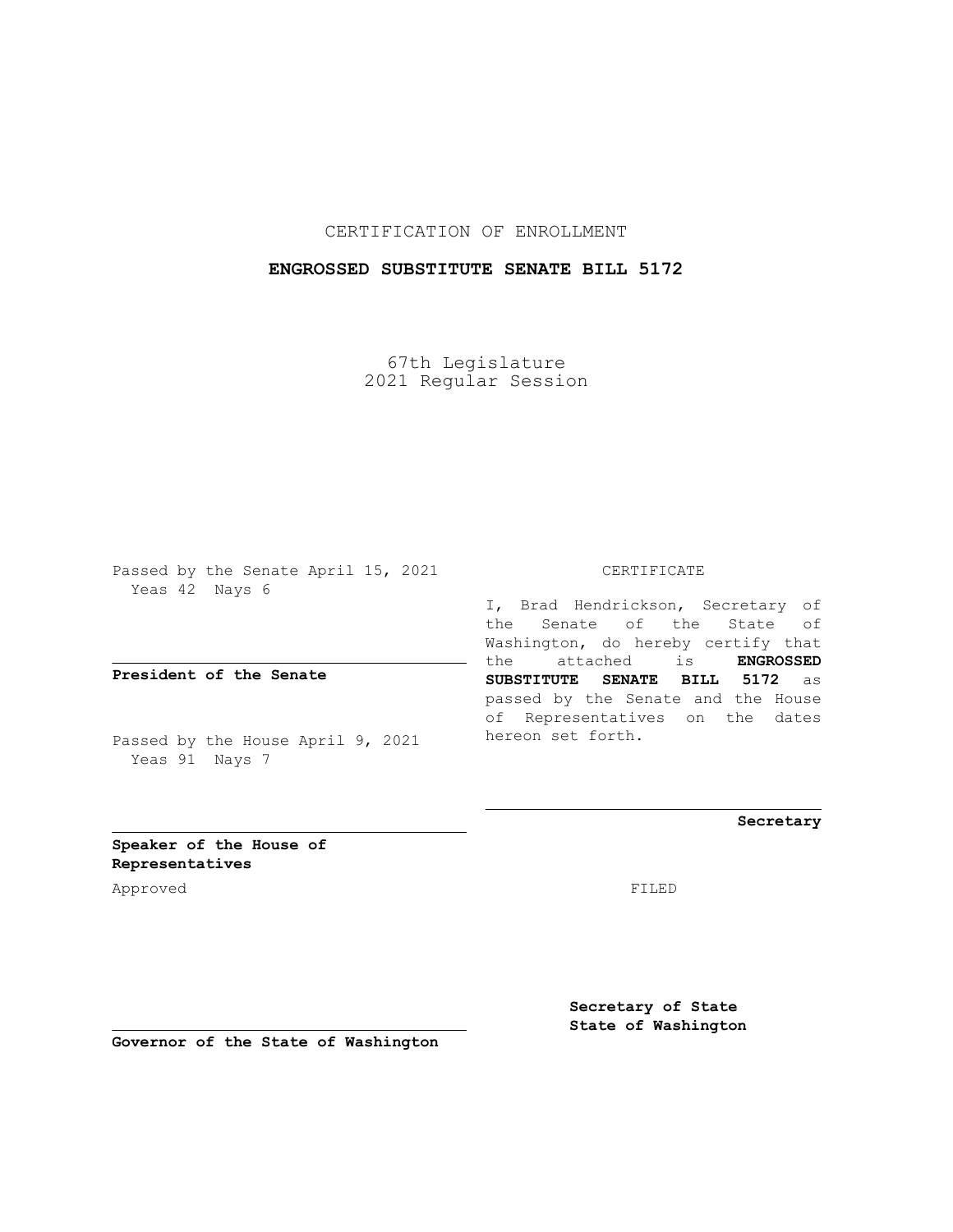## **ENGROSSED SUBSTITUTE SENATE BILL 5172**

AS AMENDED BY THE HOUSE

Passed Legislature - 2021 Regular Session

## **State of Washington 67th Legislature 2021 Regular Session**

By Senate Labor, Commerce & Tribal Affairs (originally sponsored by Senators King, Brown, Fortunato, Honeyford, Muzzall, Schoesler, Senators King, Brown, Fortunato, Honeyford, Short, and Wagoner)

READ FIRST TIME 02/15/21.

 AN ACT Relating to the retroactivity of overtime claims in exceptional cases; amending RCW 49.46.130; and creating a new 3 section.

BE IT ENACTED BY THE LEGISLATURE OF THE STATE OF WASHINGTON:

 NEW SECTION. **Sec. 1.** In order to stabilize, strengthen, and protect our state's agricultural workforce and economy, it is the intent of the legislature to pass the laws necessary to protect farmworkers and to provide agricultural employers with certainty and predictability.

 The legislature intends to address the historical exceptions of agricultural work from overtime standards from both the federal fair labor standards act and the state minimum wage act when they were enacted over 60 years ago. Excluded from the opportunity to earn overtime pay, farmworkers across our state remain among our state's poorest workers. A United States department of labor study in 2016 found that nationally, 30 percent of farmworker families live below the poverty line, almost double the poverty rate of American families overall. The state department of health found that the current novel coronavirus pandemic has had a significant and disproportionate impact on farmworkers. The virus' risks to essential farmworkers from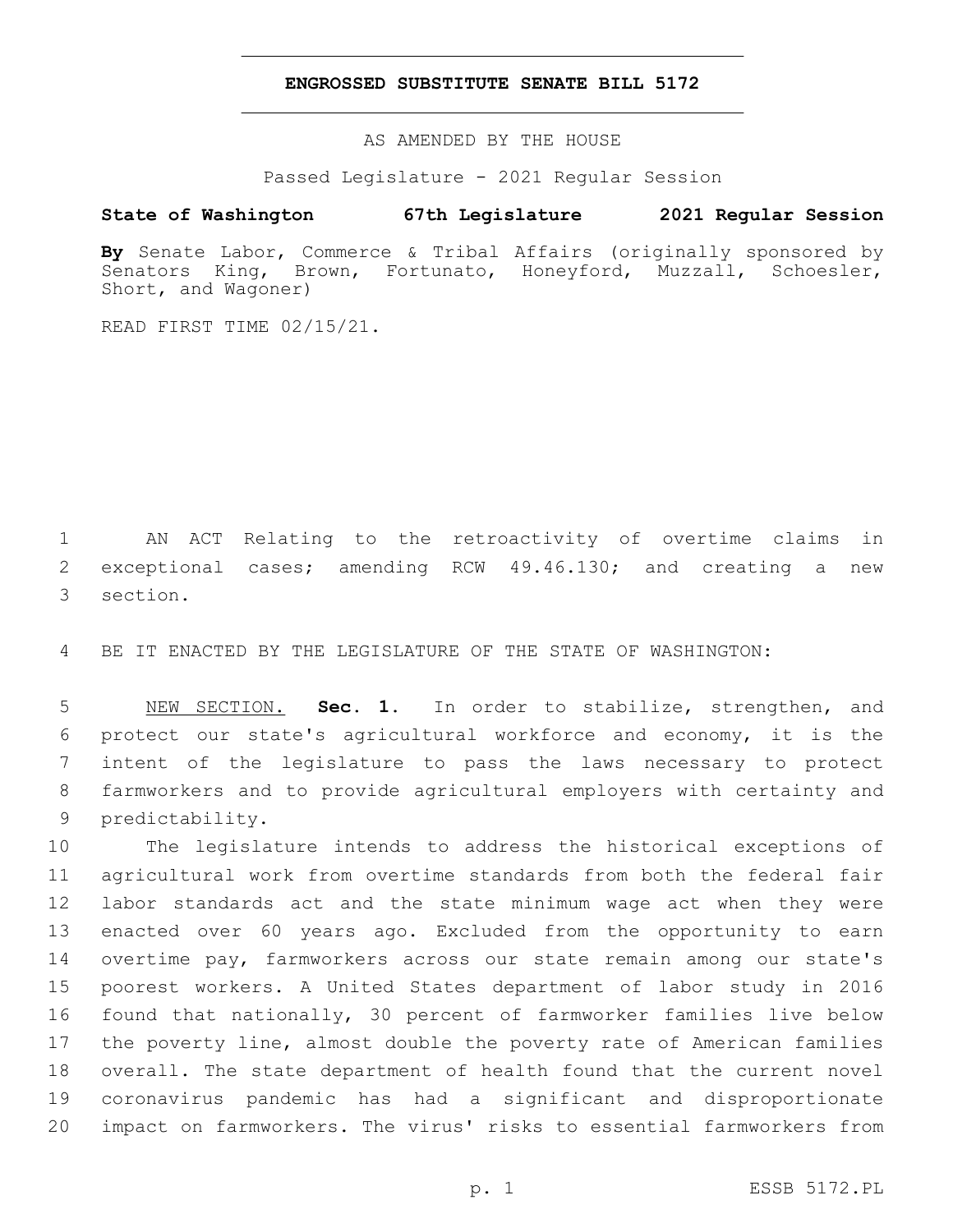potential workplace exposures are compounded by systemic barriers to 2 testing, prevention measures, and medical care.

 The legislature also intends to avoid disruptions within the state's vital agricultural sector. While Washington is well known as the national leader in apple production, the state's agricultural sector is incredibly diverse: Over 300 crops are harvested, and a variety of livestock are raised on over 35,000 farms across the state. The robust size of our agricultural sector means our state overall ranks in the top 10 nationally in the size of our farm labor force. Agriculture is a cornerstone of our state economy. Uncertainty from recent legal decisions regarding overtime standards are compounding the pandemic's disruptions to the food chain and the safety challenges of operating during a public health crisis.

 The legislature intends to provide clear overtime standards to reduce litigation between parties in this key sector of the state's economy during the challenges and additional costs brought on by the novel coronavirus and to protect the security of our food supply chain. This act's transitional approach is reasonable to achieve the legislature's purpose of increasing the safety of an at risk and essential workforce, increasing the public welfare of low-income individuals by removing a historical barrier to their earning potential, and maintaining the food security and economic security 23 provided by a stable agricultural sector.

 **Sec. 2.** RCW 49.46.130 and 2013 c 207 s 1 are each amended to 25 read as follows:

 (1) Except as otherwise provided in this section, no employer shall employ any of his or her employees for a workweek longer than forty hours unless such employee receives compensation for his or her employment in excess of the hours above specified at a rate not less than one and one-half times the regular rate at which he or she is 31 employed.

32 (2) This section does not apply to:

 (a) Any person exempted pursuant to RCW 49.46.010(3). The payment of compensation or provision of compensatory time off in addition to a salary shall not be a factor in determining whether a person is 36 exempted under RCW 49.46.010(3)(c);

 (b) Employees who request compensating time off in lieu of 38 overtime pay;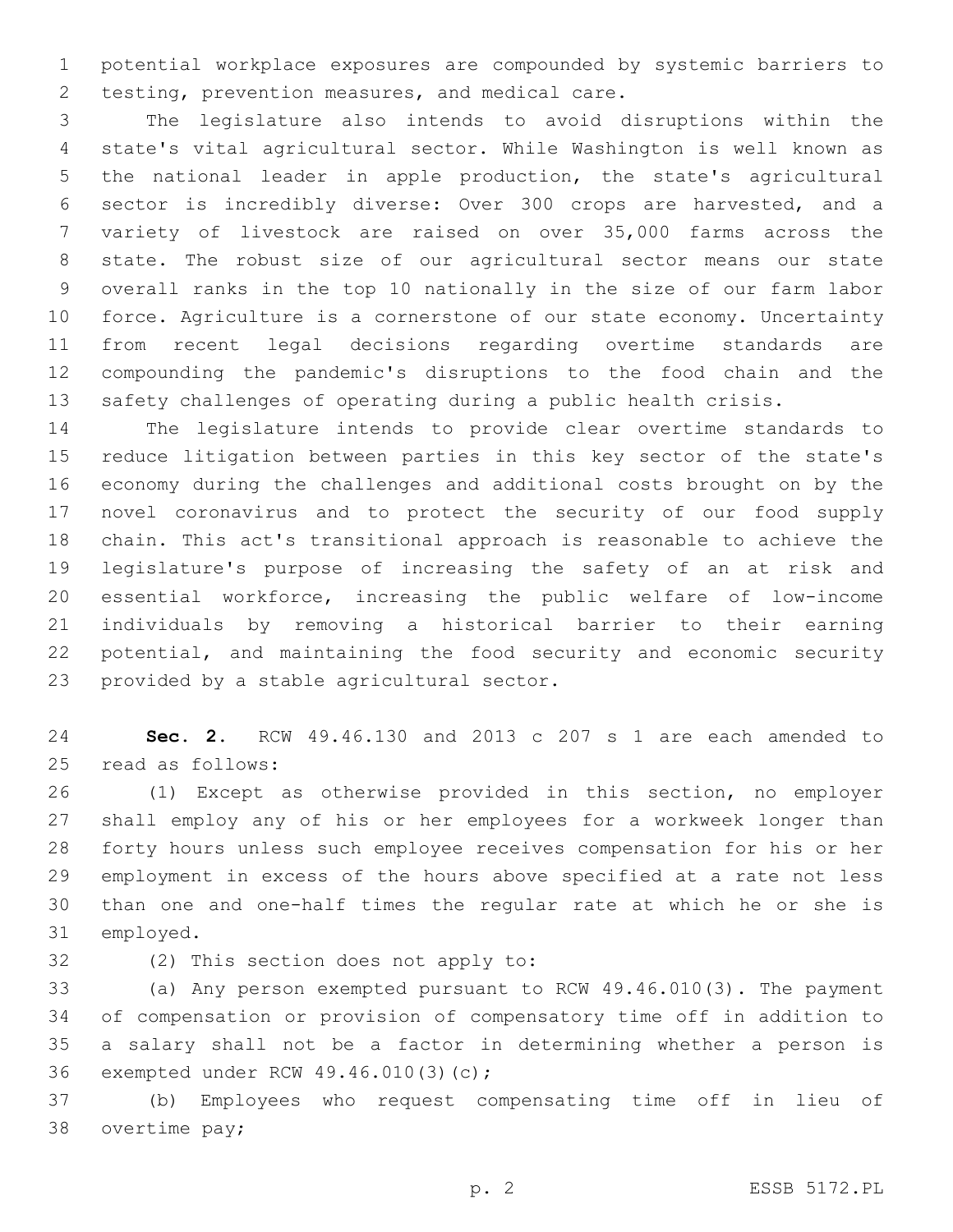(c) Any individual employed as a seaman whether or not the seaman is employed on a vessel other than an American vessel;

 (d) Seasonal employees who are employed at concessions and recreational establishments at agricultural fairs, including those seasonal employees employed by agricultural fairs, within the state provided that the period of employment for any seasonal employee at any or all agricultural fairs does not exceed fourteen working days a 8 year;

 (e) Any individual employed as a motion picture projectionist if that employee is covered by a contract or collective bargaining 11 agreement which regulates hours of work and overtime pay;

 (f) An individual employed as a truck or bus driver who is subject to the provisions of the Federal Motor Carrier Act (49 U.S.C. Sec. 3101 et seq. and 49 U.S.C. Sec. 10101 et seq.), if the compensation system under which the truck or bus driver is paid includes overtime pay, reasonably equivalent to that required by this subsection, for working longer than forty hours per week;

18 (g) Any individual employed  $((+i)$  on a farm, in the employ of any 19 person, in connection with the cultivation of the soil, or in connection with raising or harvesting any agricultural or horticultural commodity, including raising, shearing, feeding, caring 22 for, training, and management of livestock, bees, poultry, and 23 furbearing animals and wildlife, or in the employ of the owner or 24 tenant or other operator of a farm in connection with the operation, 25 management, conservation, improvement, or maintenance of such farm 26 and its tools and equipment; or (ii) in packing, packaging, grading, 27 storing or delivering to storage, or to market or to a carrier for 28 transportation to market, any agricultural or horticultural 29 commodity; or (iii) commercial canning, commercial freezing, or any other commercial processing, or with respect to services performed in connection with the cultivation, raising, harvesting, and processing of oysters or in connection with any agricultural or horticultural commodity after its delivery to a terminal market for distribution for consumption)) as an agricultural employee. This exemption from subsection (1) of this section applies only until December 31, 2021;

 (h) Any industry in which federal law provides for an overtime payment based on a workweek other than forty hours. However, the provisions of the federal law regarding overtime payment based on a workweek other than forty hours shall nevertheless apply to employees covered by this section without regard to the existence of actual

p. 3 ESSB 5172.PL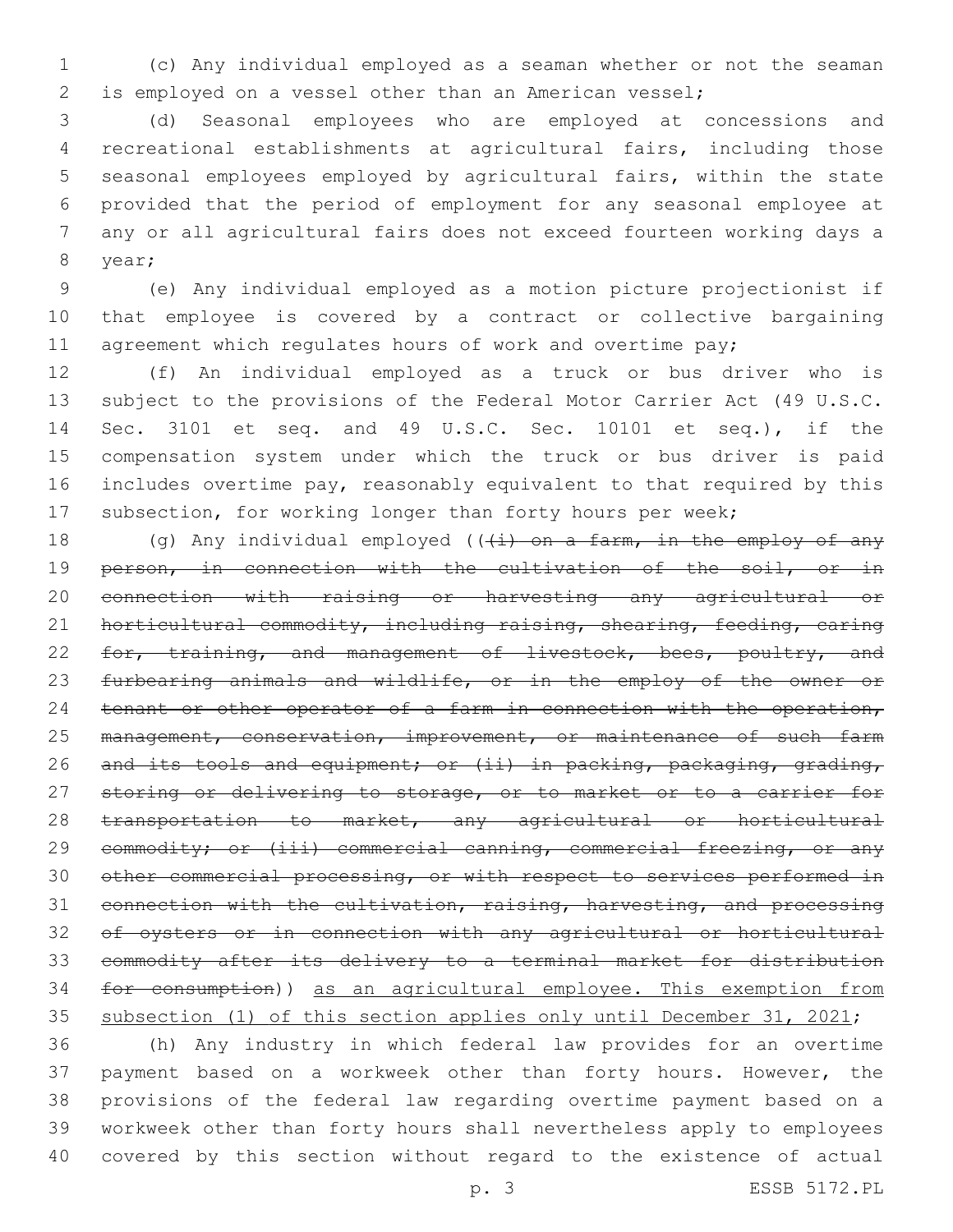federal jurisdiction over the industrial activity of the particular employer within this state. For the purposes of this subsection, "industry" means a trade, business, industry, or other activity, or branch, or group thereof, in which individuals are gainfully employed (section 3(h) of the Fair Labor Standards Act of 1938, as amended 6 (Public Law  $93-259$ );

 (i) Any hours worked by an employee of a carrier by air subject to the provisions of subchapter II of the Railway Labor Act (45 U.S.C. Sec. 181 et seq.), when such hours are voluntarily worked by the employee pursuant to a shift-trading practice under which the employee has the opportunity in the same or in other workweeks to reduce hours worked by voluntarily offering a shift for trade or 13 reassignment; and

 (j) Any individual licensed under chapter 18.85 RCW unless the individual is providing real estate brokerage services under a written contract with a real estate firm which provides that the 17 individual is an employee. For purposes of this subsection (2)(j), "real estate brokerage services" and "real estate firm" mean the same 19 as defined in RCW  $18.85.011$ .

 (3) No employer shall be deemed to have violated subsection (1) of this section by employing any employee of a retail or service establishment for a workweek in excess of the applicable workweek 23 specified in subsection (1) of this section if:

 (a) The regular rate of pay of the employee is in excess of one and one-half times the minimum hourly rate required under RCW 26 49.46.020; and

 (b) More than half of the employee's compensation for a 28 representative period, of not less than one month, represents 29 commissions on goods or services.

 In determining the proportion of compensation representing commissions, all earnings resulting from the application of a bona fide commission rate is to be deemed commissions on goods or services without regard to whether the computed commissions exceed the draw or 34 quarantee.

 (4) No employer of commissioned salespeople primarily engaged in the business of selling automobiles, trucks, recreational vessels, recreational vessel trailers, recreational vehicle trailers, recreational campers, manufactured housing, or farm implements to ultimate purchasers shall violate subsection (1) of this section with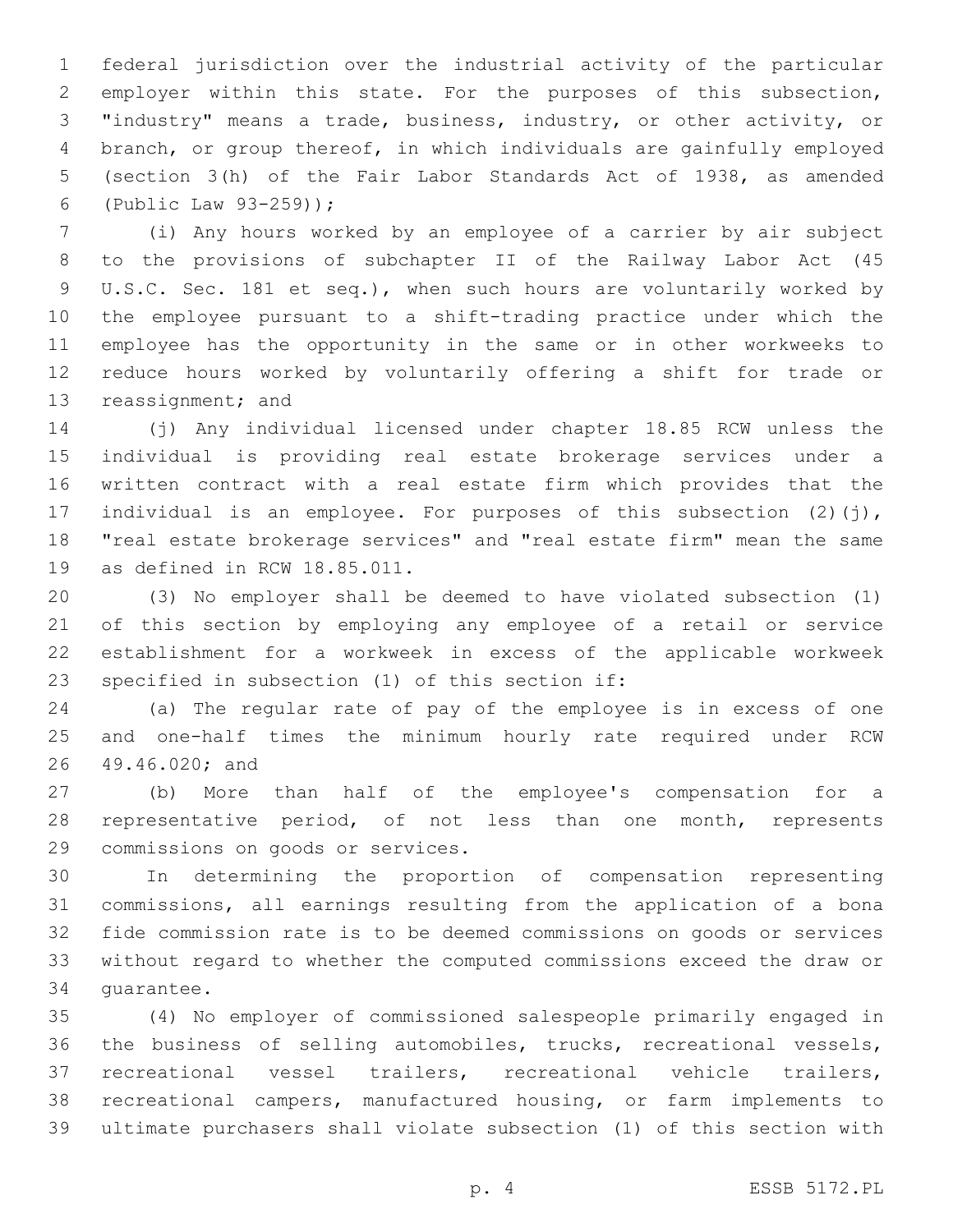respect to such commissioned salespeople if the commissioned 2 salespeople are paid the greater of:

 (a) Compensation at the hourly rate, which may not be less than the rate required under RCW 49.46.020, for each hour worked up to forty hours per week, and compensation of one and one-half times that hourly rate for all hours worked over forty hours in one week; or

 (b) A straight commission, a salary plus commission, or a salary 8 plus bonus applied to gross salary.

 (5) No public agency shall be deemed to have violated subsection (1) of this section with respect to the employment of any employee in fire protection activities or any employee in law enforcement activities (including security personnel in correctional institutions) if: (a) In a work period of twenty-eight consecutive days the employee receives for tours of duty which in the aggregate exceed two hundred forty hours; or (b) in the case of such an employee to whom a work period of at least seven but less than twenty-eight days applies, in his or her work period the employee receives for tours of duty which in the aggregate exceed a number of hours which bears the same ratio to the number of consecutive days in his or her work period as two hundred forty hours bears to twenty- eight days; compensation at a rate not less than one and one-half times the regular rate at which he or she is employed.

 (6)(a) Beginning January 1, 2022, any agricultural employee shall not be employed for more than 55 hours in any one workweek unless the 25 agricultural employee receives one and one-half times that agricultural employee's regular rate of pay for all hours worked over 55 in any one workweek.

 (b) Beginning January 1, 2023, any agricultural employee shall not be employed for more than 48 hours in any one workweek unless the agricultural employee receives one and one-half times that agricultural employee's regular rate of pay for all hours worked over 48 in any one workweek.

 (c) Beginning January 1, 2024, any agricultural employee shall not be employed for more than 40 hours in any one workweek unless the agricultural employee receives one and one-half times that agricultural employee's regular rate of pay for all hours worked over 40 in any one workweek.

 (7)(a) No damages, statutory or civil penalties, attorneys' fees and costs, or other type of relief may be granted against an employer to an agricultural or dairy employee seeking unpaid overtime due to